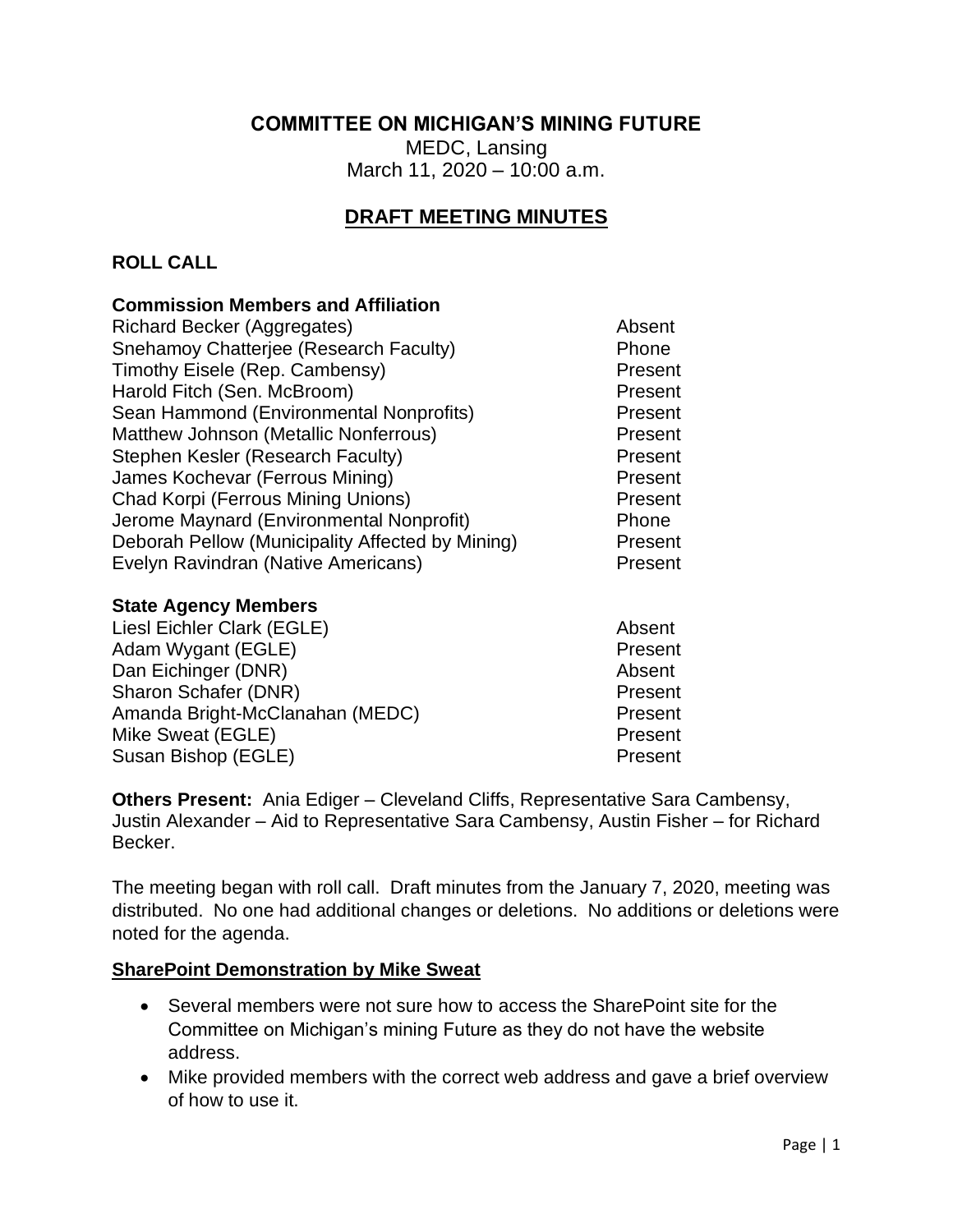- A discussion also took place regarding State of Michigan (SOM) emails accounts. These accounts should be used due to the Freedom of Information Act (FOIA) and help protect members from having personal email accounts under FOIA review.
- Mike will make sure presentations are all put on the SharePoint site for future review.
- Documents can be share through email, but they are subject to FOIA. Any responses received though SOM email are also FOIAable.
- Due to the Open Meetings Act, SOM email accounts were set up for board members.

### **Cliffs Mine, Ferrous Mining – presentation by Jim Kochevar**

Jim gave a presentation on the background of Cliffs, who they are and what they do. Their corporate headquarters are in Cleveland, Ohio. They also own the Empire Mine in the upper peninsula which is currently idle. Cliffs is also a shareholder in Hibbing Taconite. By mid-2020, Cliffs will be the sole producer of hot briquetted iron (HBI).

Tilden Mine is the only one open right now. They drill, blast, and load. Impurities have to be washed out like silica. Last year alone, 19.9 million taconite pellets were made.

How is steel made? They have two main production routes: the blast furnace route, and electronic arc furnace route (scrap is mixed with other products to make a higher iron product).

The Tilden Mine opened in 1974 with 900 plus employees. It is the only mine in the United States that mines and processes hematite ore.

The Empire Mine began production in 1963. It idled in August 2016 after exhausting economic ore reserves, and 60 million tons of rock are moved every year.

When the Republic Mine closed, the Republic Wetlands preserves was created; 700 new acres of wetland have been created; 225,000 trees have been planted, 2300 acres in conservation easements, and habitat for birds, reptiles, and mammals.

In addition, greenhouse gas emissions have been reduced by using cleaner fuels, implementing energy efficient measures and negotiating new power supply agreements.

Steel is made in Michigan and Minnesota only. In 2018, 935 million tons of steel were produced in China. The United States produced 86 million tons

They are in the process of acquiring AK Steel which has 9000 customers.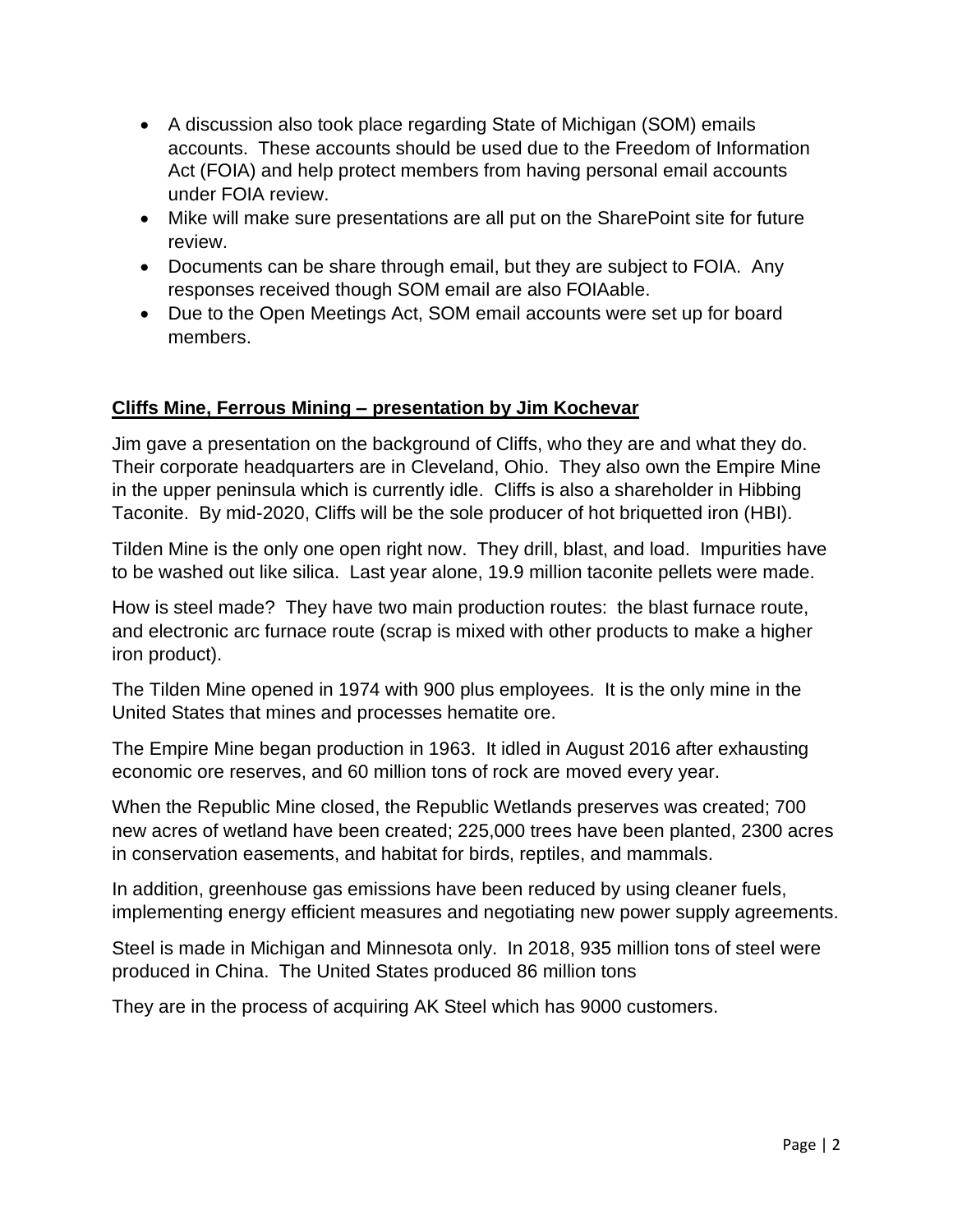### **Eagle Mine, Nonferrous Mining – presentation by Matt Johnson**

They run an underground nickel and copper operation which opened in 2014. More dirt has been moved by humans, and the Earth's population has grown. People are living longer, but they have a bigger income. In the 1980's, more countries are living longer and enjoying bigger incomes, because the living standards have improved.

They have the chain of custody – where are resources coming from? Cobalt is an essential metal for electric vehicles. Idaho has a new cobalt project on the shelf. In the future, investors will want to know where metals come from. Sustainability has really changed. Now we have transparency, human rights, child labor, social responsibility, diversity, inequality and community capacity.

Eagle Mine is 18 feet wide by 18 feet long, and it is five miles to the bottom. At the bottom, temperatures are much warmer, 80 degrees plus. The mill is 66 miles from the mine. They want it to be as fine as possible to extract ore from it. Ore is put on rail cars and shipped to Canada; they move 2000 tons each day at Eagle Mine. Eagle Mine is 150 acres in size, and it is a water-controlled facility. Water pumped from the mine is stored in water basins. There is salt in the water, but it is mostly sodium chloride. The water is saltier, because it is below sea level. This water leaves the site every two weeks; the salt in the water could be used to put on roads; however, state laws would need to change in order to do this. Surface water is easier to treat/clean.

Waste rock is put back into the ground, but there Is not enough rock to put back. They buy rock to put back in the ground. All sand and rock have to be of a certain consistency to be put back in the ground. It takes approximately 45-60 minutes to drive to the bottom of the Eagle East Mine.

The Humboldt Mine was purchased and fixed up. What comes from the bottom of mines is tails, and what comes from the tops of mines is heads.

The challenge/legacy at the pit is there is no perpetual care. Treatment has to pass the toxicity text as the lake has different levels. The challenge is to treat the water. Eagle's focus is on social responsibility, local supplier development, and economic diversity. Eagle Mine has a lot of diversity and promotions, and there was a lot of controversy. They did a lot of communication, transparency, and building relationships. They did a perception survey: positive perception was 63%; positive relationships with the community was 89%; people open to future mining was at 81%.

They developed the new Greenfield Mine, but the Copperwood Mine did not meet their standards to purchase. Last year, they purchased a mine in Brazil, and they are still looking to purchase more mines, but they are hard to fine.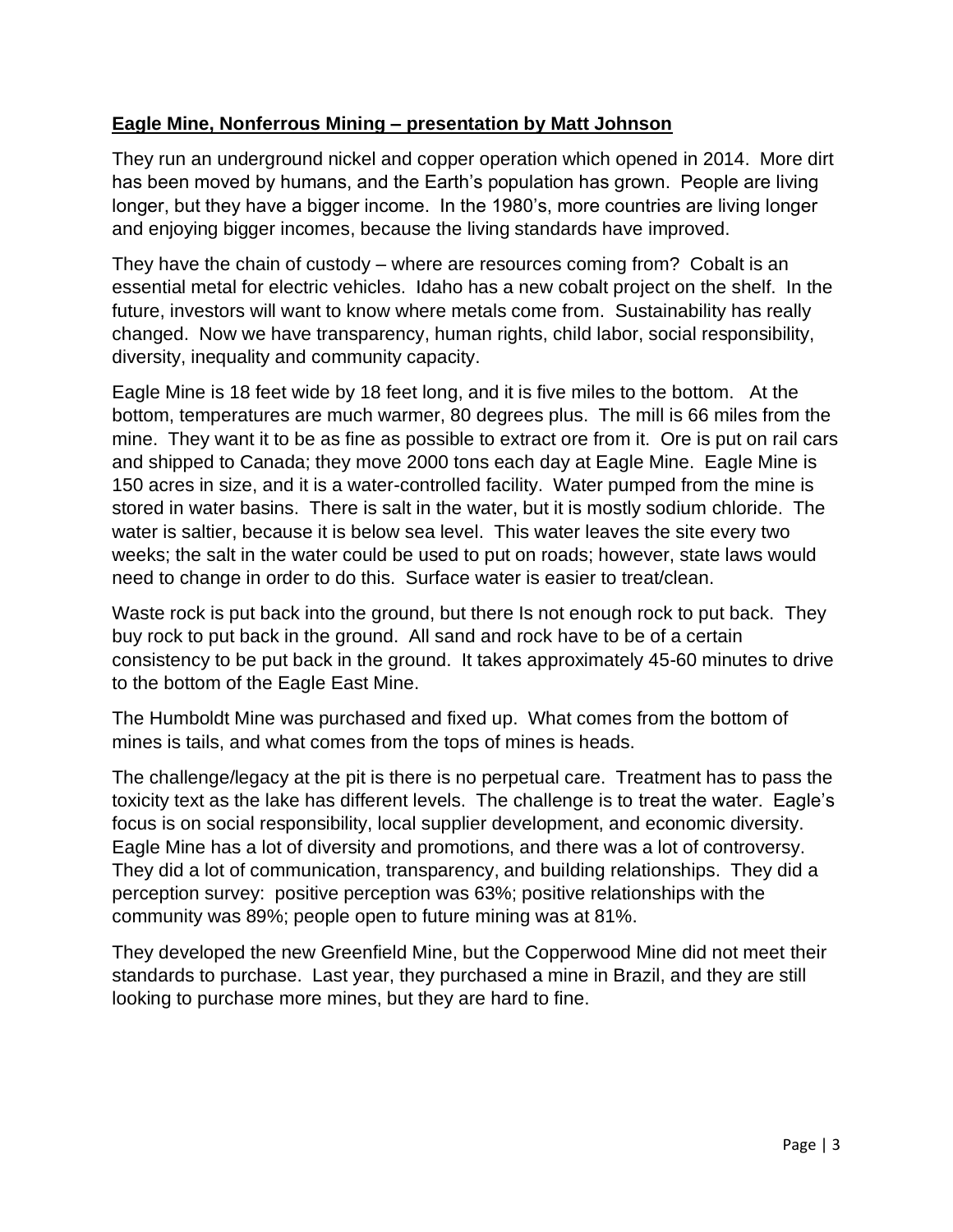### **MEDC – Amanda Bright-McClanahan**

MEDC has completed studies through Northern Michigan University; there are longterm economic development for communities. They developed an economic future for Gogebic County. They changed their approach in economic development like Pure Michigan. They are trying to learn what role medical device technology, agribusiness and play. There are opportunities for discussions among tribal communities.

#### **Representative Cambensy**

Minnesota took taxes to put towards economic fund as an auto industry incentive.

Break for lunch at 11:50 a.m.; reconvened at 12:19 p.m.

### **Aggregates – Austin Fisher**

Aggregates are sand, limestone, and gravel. Limestone is drilling and blasting; to make it easier, they make big rocks into little rocks. The cheapest way to make rocks smaller is to blow them up. To make sand and gravel, they use dry digging or dredging. Materials are moved by truck from Detroit to Grand Rapids.

Aggregates are used for: Bridges, hospitals, homes, highways, and schools. It takes 40,000 tons to make one lane for a mile of road. There are abundant resources of limestone, sand, and gravel. The main uses of transportation are boat, train, and truck. In Michigan alone, 100 million tons are used per year, and we are the number one asphalt paver in the country.

The challenges with aggregates are zoning and permitting, reclamation, and DOT specifications (freeze, thaw, and specialty non-standard tests). The opportunities are environmental stewardship, and community outreach.

The first paved road in Michigan was Woodward Avenue. Michigan has the most extreme DOT test. Community outreach is a huge factor in the mining industry.

Stoneco has four quarries, and 500,000 to 700,000 tons of materials are stockpiled at one time. Usually, 50 tons are on a truck at one time. Newport is the deepest as the pit is 200 feet from the surface and is near Lake Erie. Reclamation plan is part of the township zoning.

#### **Oil, Gas, and Minerals Division – Adam Wygant**

Local communities can zone property for mining.

Senate Bill 431 shifts the burden of proof from the challenger to the challenged.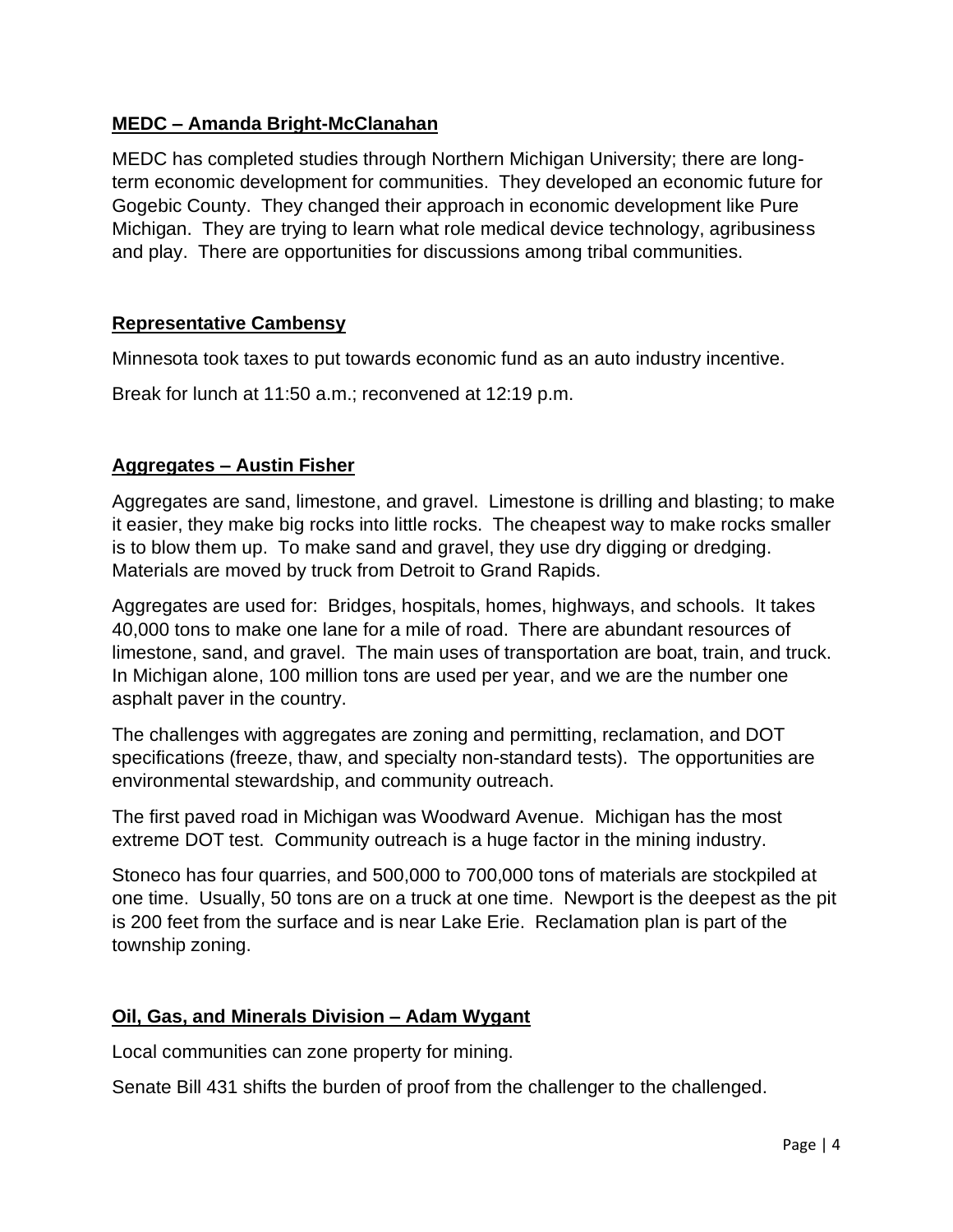House Bill 5305 increases locals ability to regulate and to prohibit mining.

Mines are usually productive for 10 years, but they can last 5-30 years.

EGLE administers Part 625 which is mineral wells as well as hazardous and nonhazardous waste wells, spent brine return wells, brine production wells, geologic tests wells, mineral brine (calcium, magnesium compound, bromine, chlorine, sodium carbonate, and table salt), solution mining brine (table and industrial salt and potash). Mineral tests wells have dated back to the mid 1800's.

Mine taxation is placed on mineral brine and solution mining. Sometimes royalties may have to be paid depending on mineral ownerships and lease language. The rule of capture applies for brines.

With ferrous mining, income/corporate taxes have to be paid. With metallic mines, there are ownership and royalty issues. Not all property owners pay property taxes with nonferrous mining.

Mine taxation is applied to sand dune mining, aggregate limestone, sale, sandstone, stone, and gypsum.

### **Challenges and Opportunities – Matt Johnson**

Challenges and Opportunities were put into four categories. They need to be prioritized so requirements can be met that were set by the Legislature. Members will be put into subcommittees to work ion these at the next meeting

#### **New Business**

None

#### **Public Comments**

None

### **Next meeting**

The next meeting will be held at Northern Michigan University 1401 Presque Isle Avenue, Marquette, Michigan; 9:00 a.m. to 3:00 p.m. on July 14, 2020.